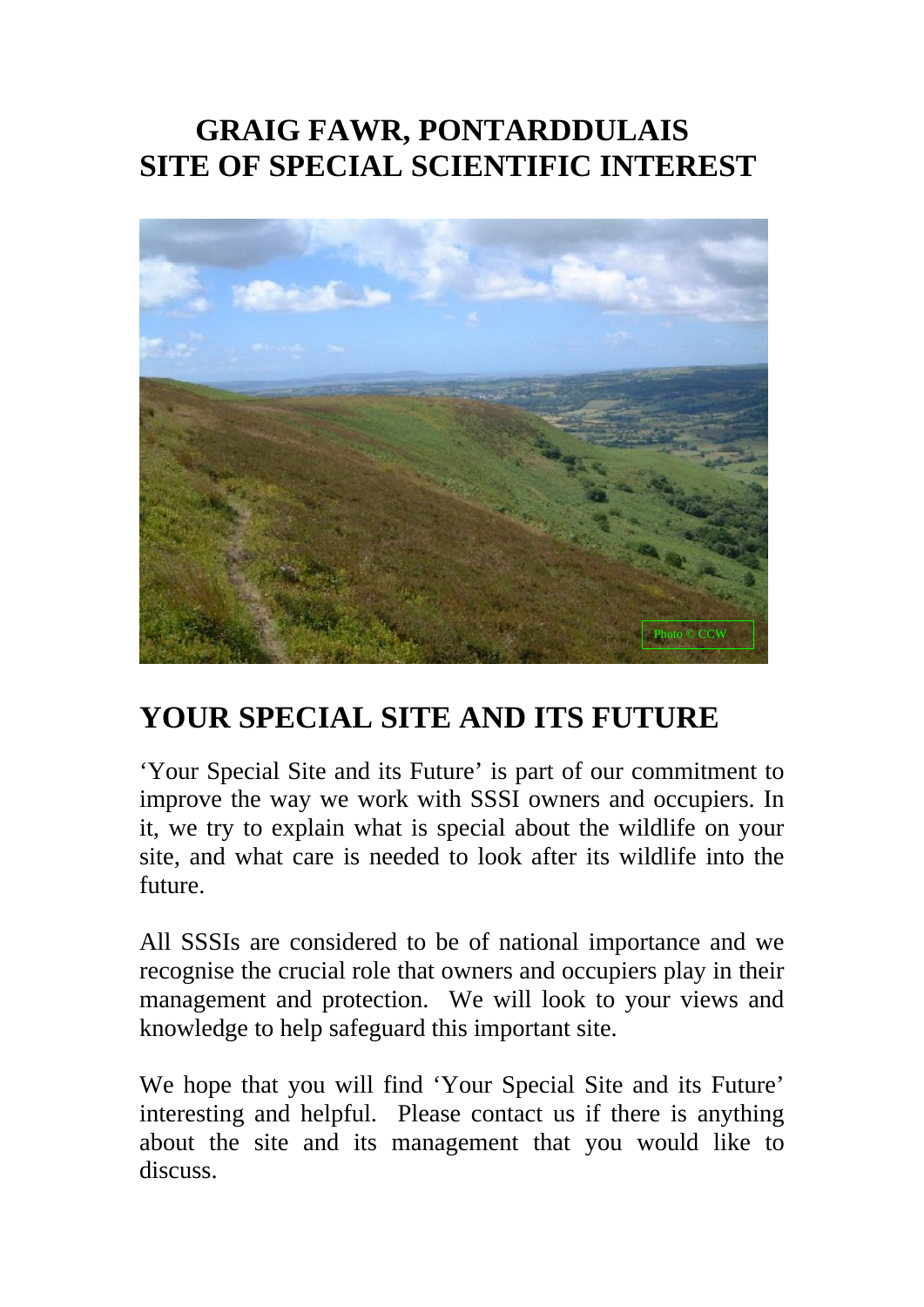## **What is 'special' about the wildlife at Graig Fawr SSSI?**

Graig Fawr has two special features:

**Dry Heath** This habitat, a colourful mix of heather, bilberry, western gorse and wavy hair grass is found across the uplands of Britain where more freely draining soils over acid rocks can be found. It is originally the result of clearance of the primeval 'wildwood' that covered much of Britain at one time, but now forms the characteristic habitat over much of upland Britain. At Graig Fawr, this habitat can be found on the slopes overlooking the Loughor valley.

Across Wales, much of this habitat has been lost because of excessive grazing by sheep, which transforms dry heathland into impoverished grassland containing only a few hardy grass species. Graig Fawr is the best remaining example of upland dry heath still in the Swansea area.

**Wet Heath**, as its name implies, is found where ground is more waterlogged and occurs mainly on the flatter plateau at Graig Fawr. Here, heath and bilberry are still present, but are joined by species such as cross-leaved heath and tufts of deer grass. In places, where the peat is deep enough, there is some relict blanket bog on Graig Fawr, where purple moor-grass, cotton grass and sphagnum mosses can be found.

Like the dry heath, much of this type of habitat has be lost or modified through a combination of drainage, burning and excessive grazing. Graig Fawr is one of the best remaining examples in the Swansea area.

## **What do we want Graig Fawr to look like?**

The following is a description of how we would like to see the future of Graig Fawr:

*When visiting the site, the slopes overlooking the Loughor valley are a mixture of browns and reds that stand out in contrast against the brighter green of the agricultural land in the valley bottom. A closer look reveals that much of the ground consists of heather tussocks with the occasional bright green shoots of bilberry, beneath which is a carpet of mosses. In autumn, the hillside is transformed into vivid purple as the heather comes into flower. Though the heath grows across much of the site, it is still relatively easy to walk across it, for nowhere does it approach knee height. There may be a little bracken, but this is confined to the very southern edge of Graig Fawr.* 

*On the flatter, wetter land on the top of Graig Fawr, some heather and bilberry is still present, but here it is joined by species such as cross-leaved heath and deer grass. In places where the peat is deep enough, purple moor-grass and the white heads of cotton grass indicate that blanket bog has developed. Like the dry heath, the vegetation may be a little tussocky, but it is still possible to walk through it fairly easily.*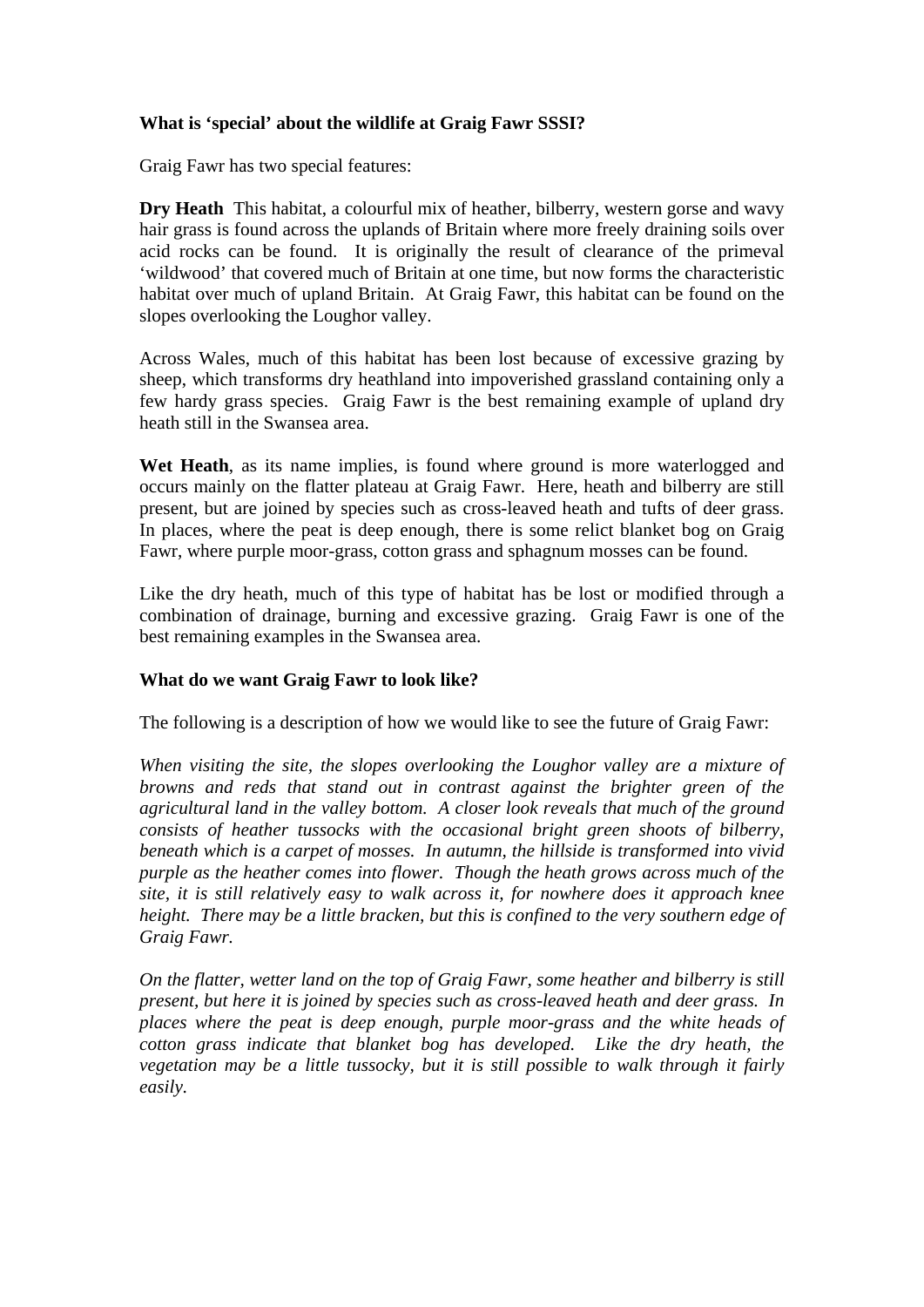



## **What management is needed on Graig Fawr SSSI and why?**

Although Graig Fawr is an excellent place for wildlife, it will only remain so if the necessary management continues. CCW's priority is to work with you to ensure that this management is carried out.

## **What does this mean in practice?**

There are a number of different factors that could damage the special features at Graig Fawr if they are not properly managed. In addition some management is essential to conserve the heath and maintain it in good condition. These are the management issues we regard as most important.

## • **Grazing**

Graig Fawr can only be maintained by a delicate balance of grazing, which allows the heath to flourish. Too much grazing, particularly by sheep, will result in the heathland plants being 'grazed out' in favour of grass species. Too little grazing and the mountain will start to be colonised by trees such as willow and birch, together with bramble. The aim should be to achieve this balance with a range of grazing animals, including cattle or horses, as well as sheep.

## • **Burning**

Burning should be avoided if possible, unless it is a controlled burn and is part of an agreed burning plan. Uncontrolled burning can be damaging to important plants and animals especially bog mosses, invertebrates and nesting birds. Burning of the wet heath should be avoided, because it can literally dry out the habitat. Burning, in combination with intense grazing, is responsible for the loss of much of the habitat similar to Graig Fawr in the surrounding area.

## • **Scrambling bikes and 4 x 4 vehicles**

The use of scrambling bikes and four wheel drives has been taking place on parts of the common and has been causing serious damage to the soil and vegetation. It is important that we work with the police and the commoners to help reduce the damage.